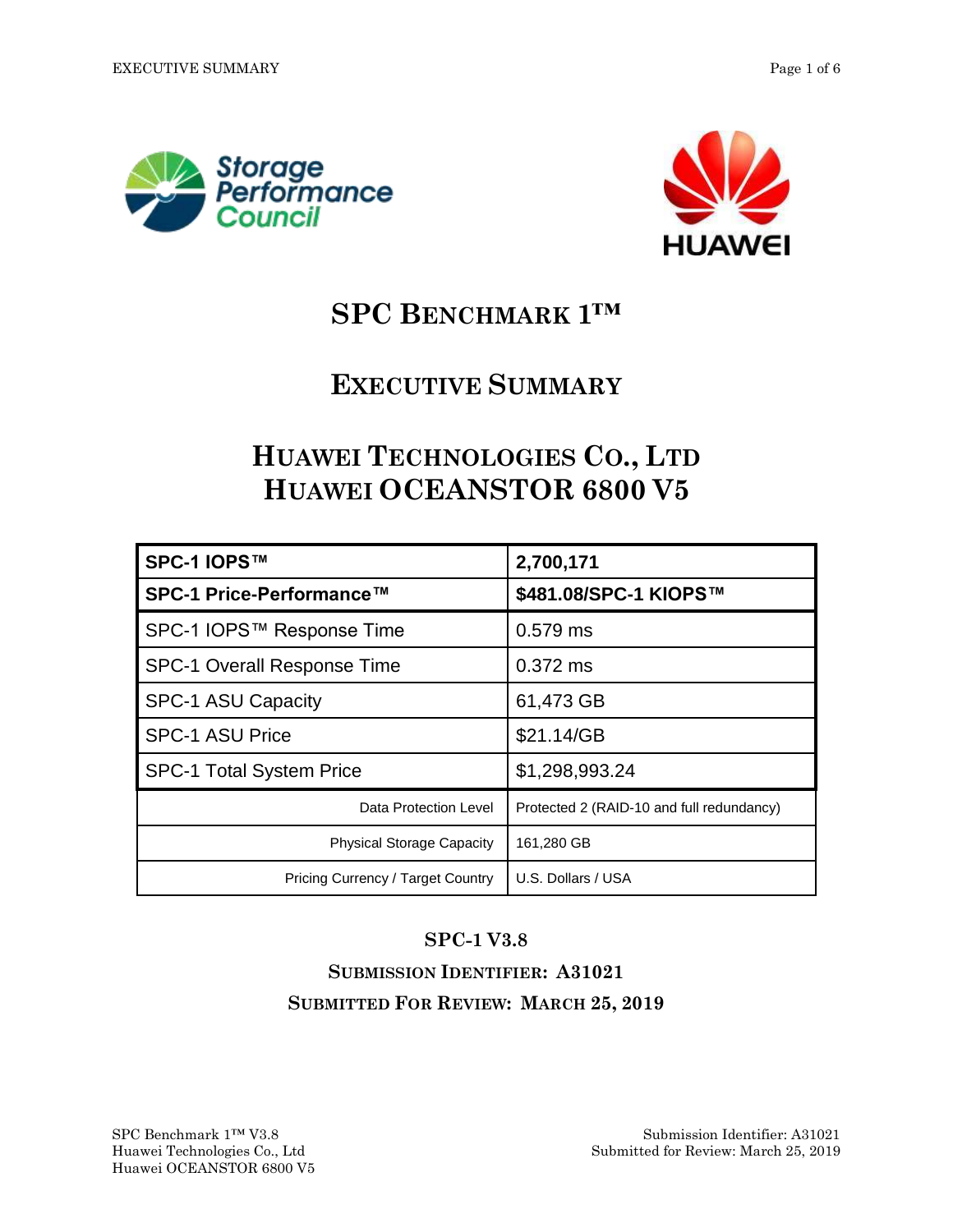#### **Benchmark Configuration Diagram**

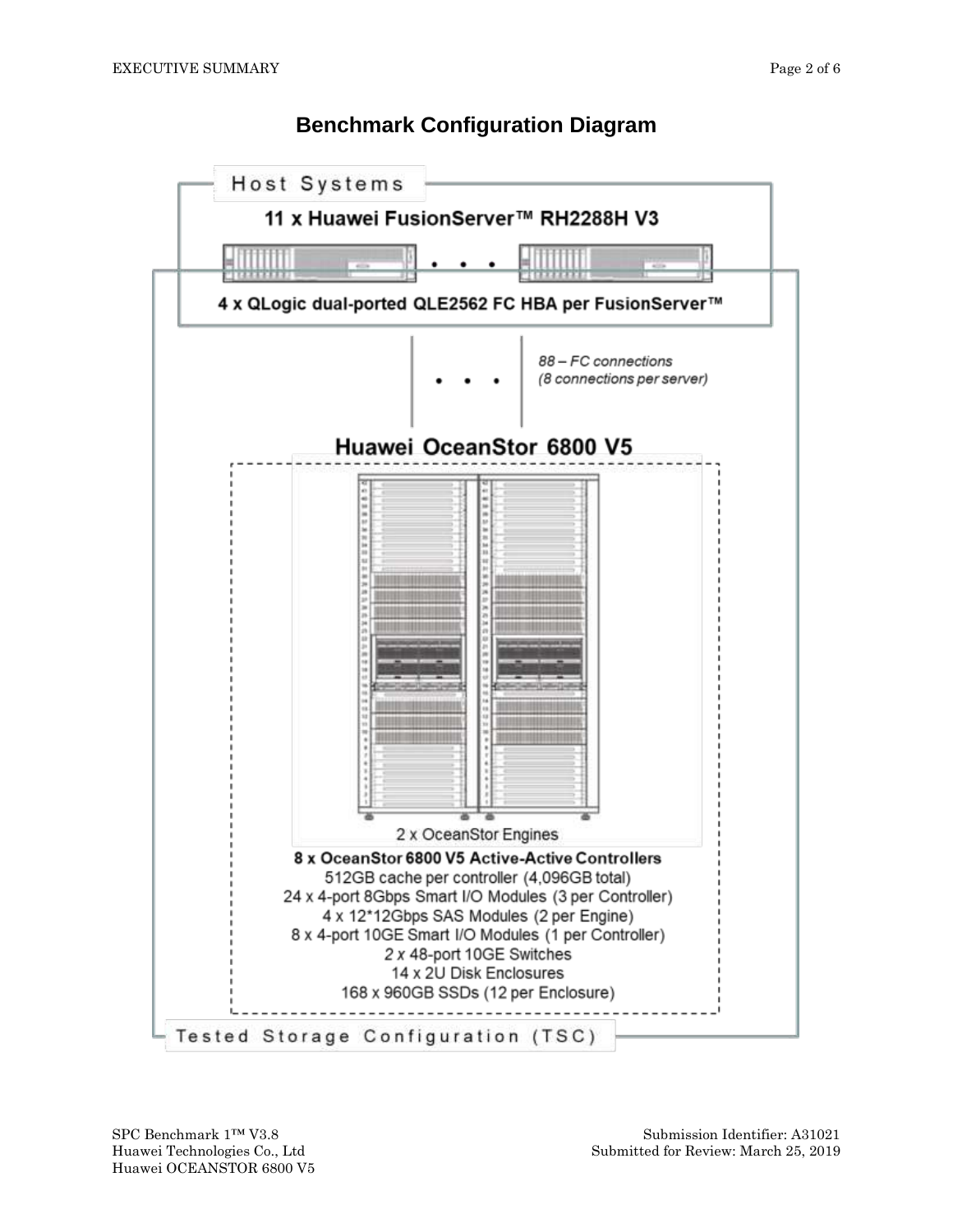#### **Tested Storage Product Description**

The new generation of mid-range hybrid flash storage, dedicated to providing the reliable and efficient data services for enterprises.

Cloud-ready operating system, flash-enabled performance, and intelligent management software, delivering top-of-the-line functionality, performance, efficiency, reliability, and ease of use.

Satisfies the data storage requirements of large-database OLTP/OLAP, cloud computing, and many other applications, making it a perfect choice for sectors such as government, finance, telecommunications, and manufacturing.

For more details, visit:

[http://e.huawei.com/en/products/cloud-computing-dc/storage/massive-storage/6800](http://e.huawei.com/en/products/cloud-computing-dc/storage/massive-storage/6800-v5)  $v5$ 

## **Priced Storage Configuration Components**

| 44 x QLogic dual-ported QLE2562 FC HBA                                |  |  |  |
|-----------------------------------------------------------------------|--|--|--|
| 2 x System enclosures, each with:                                     |  |  |  |
| 4 x OceanStor 6800 V5 Active-Active Controllers (8 total), each with: |  |  |  |
| 512 GB cache (4,096 GB total)                                         |  |  |  |
| 3 x 4-port 8Gbps Smart I/O Modules (24 total)                         |  |  |  |
| 1 x 4-port 10GE Smart I/O Modules (8 total)                           |  |  |  |
| 2 x 12-port 12Gbps SAS I/O Modules (4 total)                          |  |  |  |
| 14 x 2U Disk enclosures, each with:                                   |  |  |  |
| 12 x 960 GB SSDs (168 total)                                          |  |  |  |
| 2 x 48-port 10GE Switches                                             |  |  |  |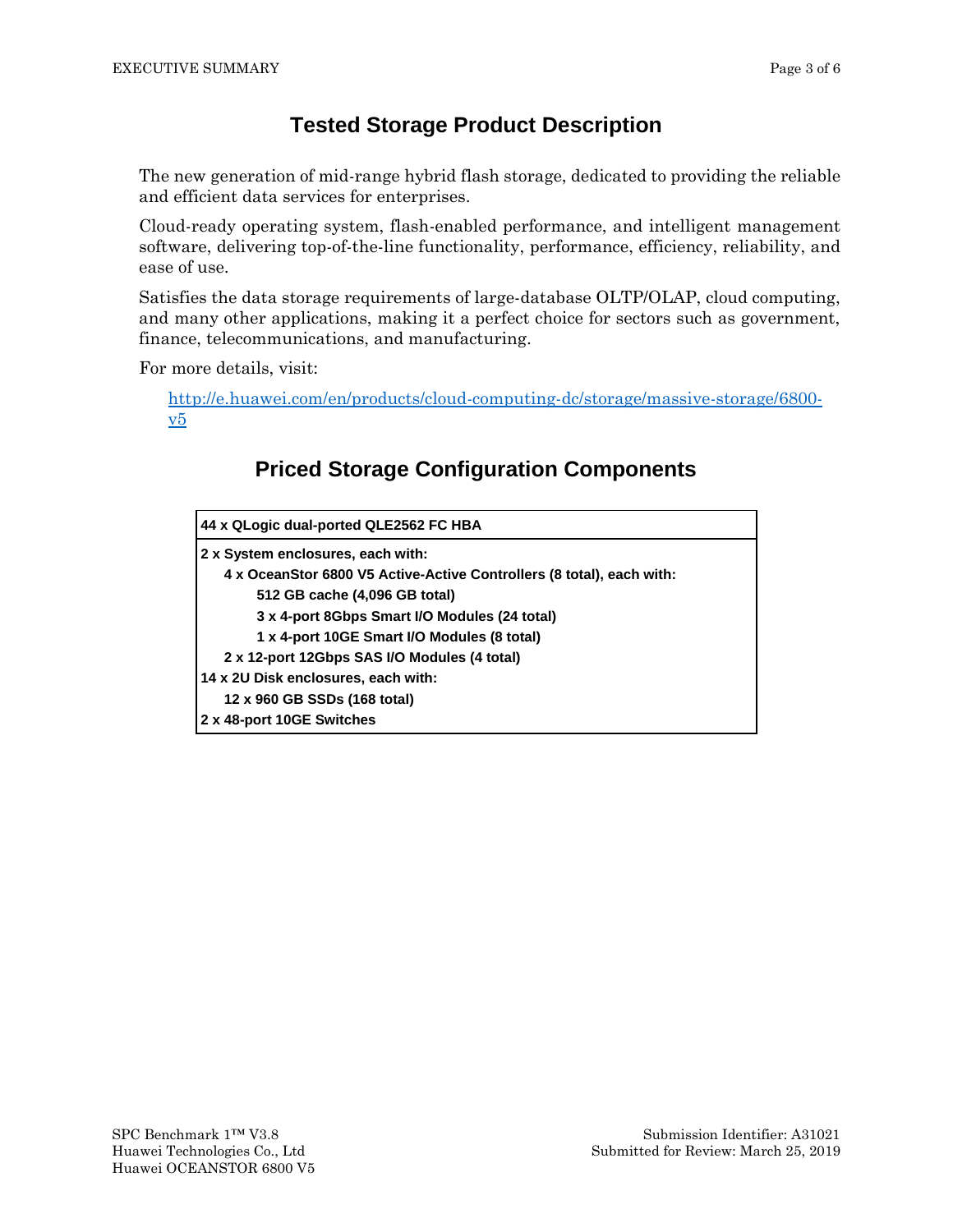$\mathbf{r}$ 

|                                                                                                                                                                                                                                                                                       | <b>Description</b>                                                                                                                                                                                                                                 | Qty | <b>Unit Price</b>    | <b>Ext. Price</b>                       | Disc.                     | <b>Disc. Price</b>    |
|---------------------------------------------------------------------------------------------------------------------------------------------------------------------------------------------------------------------------------------------------------------------------------------|----------------------------------------------------------------------------------------------------------------------------------------------------------------------------------------------------------------------------------------------------|-----|----------------------|-----------------------------------------|---------------------------|-----------------------|
| <b>Hardware &amp; Software</b>                                                                                                                                                                                                                                                        |                                                                                                                                                                                                                                                    |     |                      |                                         |                           |                       |
| 02351NPT<br>68V5-4C2048G-AC                                                                                                                                                                                                                                                           | OceanStor 6800 V5 Engine(6U, Four Controller,<br>AC\240HVDC, 2048GB Cache, SPE73C0600)                                                                                                                                                             | 2   | 625,481.00           | 1,250,962.00                            | 68%                       | 400,307.84            |
| SMARTIO8FC                                                                                                                                                                                                                                                                            | 4 port SmartIO I/O module (SFP+,8Gb FC)                                                                                                                                                                                                            | 24  | 3,192.00             | 76,608.00                               | 68%                       | 24,514.56             |
| SMARTIO10ETH                                                                                                                                                                                                                                                                          | 4 port SmartIO I/O module (SFP+, 10Gb<br>Eth/FCoE(VN2VF)/Scale-out)                                                                                                                                                                                | 8   |                      |                                         |                           |                       |
| LPU4S12V5                                                                                                                                                                                                                                                                             | 12 port 4*12Gb SAS shared I/O module (MiniSAS<br>HD)                                                                                                                                                                                               |     | 6,288.00<br>4,963.00 | 50,304.00<br>19,852.00                  | 68%<br>68%                | 16,097.28<br>6,352.64 |
| HSSD-960G2S-A9                                                                                                                                                                                                                                                                        | 960GB SSD SAS Disk Unit (2.5")                                                                                                                                                                                                                     | 168 | 10,176.00            | 1,709,568.00                            | 70%                       | 512,870.40            |
| DAE52525U2-AC-A2                                                                                                                                                                                                                                                                      | Disk Enclosure (2U, AC\240HVDC, 2.5",<br>Expansion Module, 25 Disk Slots, without Disk<br>Unit, DAE52525U2)                                                                                                                                        |     | 10,584.00            | 148,176.00                              | 68%                       | 47,416.32             |
| <b>RACK-42U-1</b>                                                                                                                                                                                                                                                                     | 42U Storage AC Cabinet (With Power Distribution<br>Unit)                                                                                                                                                                                           |     | 10,158.00            | 20,316.00                               | 0%                        | 20,316.00             |
| ND8GOLC00                                                                                                                                                                                                                                                                             | Qlogic, FC HBA, 8Gb(QLE2562), 2-Port,<br>SFP+(with 2x Multi-mode Optical Transceiver),<br>PCle 2.0 x4                                                                                                                                              |     | 1,698.00             | 74,712.00                               | 0%                        | 74,712.00             |
| SN2F01FCPC                                                                                                                                                                                                                                                                            | Patch Cord, DLC/PC, DLC/PC, Multi-mode, 3m,<br>A1a.2, 2mm, 42mm DLC, OM3 bending<br>insensitive                                                                                                                                                    | 104 | 14.00                | 1,456.00                                | 0%                        | 1,456.00              |
| <b>LIC-68V5-BS</b>                                                                                                                                                                                                                                                                    | <b>Basic Software License (Including</b><br>DeviceManager, SmartThin, SmartMulti-tenant,<br>SmartMigration, SmartErase, SmartMotion,<br>SystemReporter, SmartQuota, NFS, CIFS, NDMP,<br>eService)                                                  | 1   | 30,744.00            | 30,744.00                               | 70%                       | 9,223.20              |
| CE6855-HI-F-B0A                                                                                                                                                                                                                                                                       | CE6855-48S6Q-HI Switch (48-Port 10G SFP+, 6-<br>Port 40GE QSFP+, 2*AC Power Module, 2*FAN<br>Box, Port-side Exhaust)                                                                                                                               | 2   | 13,738.00            | 27,476.00                               | 0%                        | 27,476.00             |
|                                                                                                                                                                                                                                                                                       |                                                                                                                                                                                                                                                    |     |                      | <b>Hardware &amp; Software Subtotal</b> |                           | 1,140,742.24          |
|                                                                                                                                                                                                                                                                                       | <b>Support &amp; Maintenance</b>                                                                                                                                                                                                                   |     |                      |                                         |                           |                       |
| 02351LWK-88134ULF-36                                                                                                                                                                                                                                                                  | OceanStor 6800 V5 Engine (6U, Four Controller,<br>AC\240HVDC, 2048GB Cache,<br>SPE73C0600&7*Disk Enclosure-2U,<br>AC\240HVDC, 2.5", DAE52525U2&84*960GB<br>SSD SAS Disk Unit) Hi-Care Onsite Premier<br>24x7x4H Engineer Onsite Service-36Month(s) | 2   | 56,085.00            | 112,170.00                              | 0%                        | 112,170.00            |
| 88034JNY-88134UHK-36<br>Basic Software License (Including<br>DeviceManager, SmartThin, SmartMulti-tenant,<br>SmartMigration, SmartErase, SmartMotion,<br>SystemReporter, eService, SmartQuota, NFS,<br>CIFS, NDMP) Hi-Care Application Software<br>Upgrade Support Service-36Month(s) |                                                                                                                                                                                                                                                    | 1   | 4,323.00             | 4,323.00                                | $0\%$                     | 4,323.00              |
| 02350RTB-88134UFJ-36                                                                                                                                                                                                                                                                  | CE6855-48S6Q-HI Switch (48-Port 10G SFP+, 6-<br>Port 40GE QSFP+, 2*AC Power Module, 2*FAN<br>Box, Port-side Exhaust) Hi-Care Onsite Standard<br>9x5xNBD Service-36Month(s)                                                                         | 2   | 5,729.00             | 11,458.00                               | 0%                        | 11,458.00             |
| 8812099164                                                                                                                                                                                                                                                                            | OceanStor 6800 V5 Installation Service -<br>Engineering                                                                                                                                                                                            | 1   |                      |                                         | 0%                        |                       |
| 30,300.00<br>30,300.00<br><b>Support &amp; Maintenance Subtotal</b>                                                                                                                                                                                                                   |                                                                                                                                                                                                                                                    |     |                      |                                         | 30,300.00<br>158,251.00   |                       |
|                                                                                                                                                                                                                                                                                       |                                                                                                                                                                                                                                                    |     |                      |                                         |                           |                       |
| <b>SPC-1 Total System Price</b><br>SPC-1 IOPS™                                                                                                                                                                                                                                        |                                                                                                                                                                                                                                                    |     |                      |                                         | 1,298,993.24<br>2,700,171 |                       |
| SPC-1 Price-Performance™ (\$/SPC-1 KIOPS™)                                                                                                                                                                                                                                            |                                                                                                                                                                                                                                                    |     |                      |                                         | 481.08                    |                       |
| SPC-1 ASU Capacity (GB)                                                                                                                                                                                                                                                               |                                                                                                                                                                                                                                                    |     |                      |                                         |                           | 61,473                |
| SPC-1 ASU Price (\$/GB)                                                                                                                                                                                                                                                               |                                                                                                                                                                                                                                                    |     |                      |                                         | 21.14                     |                       |

## **Storage Configuration Pricing**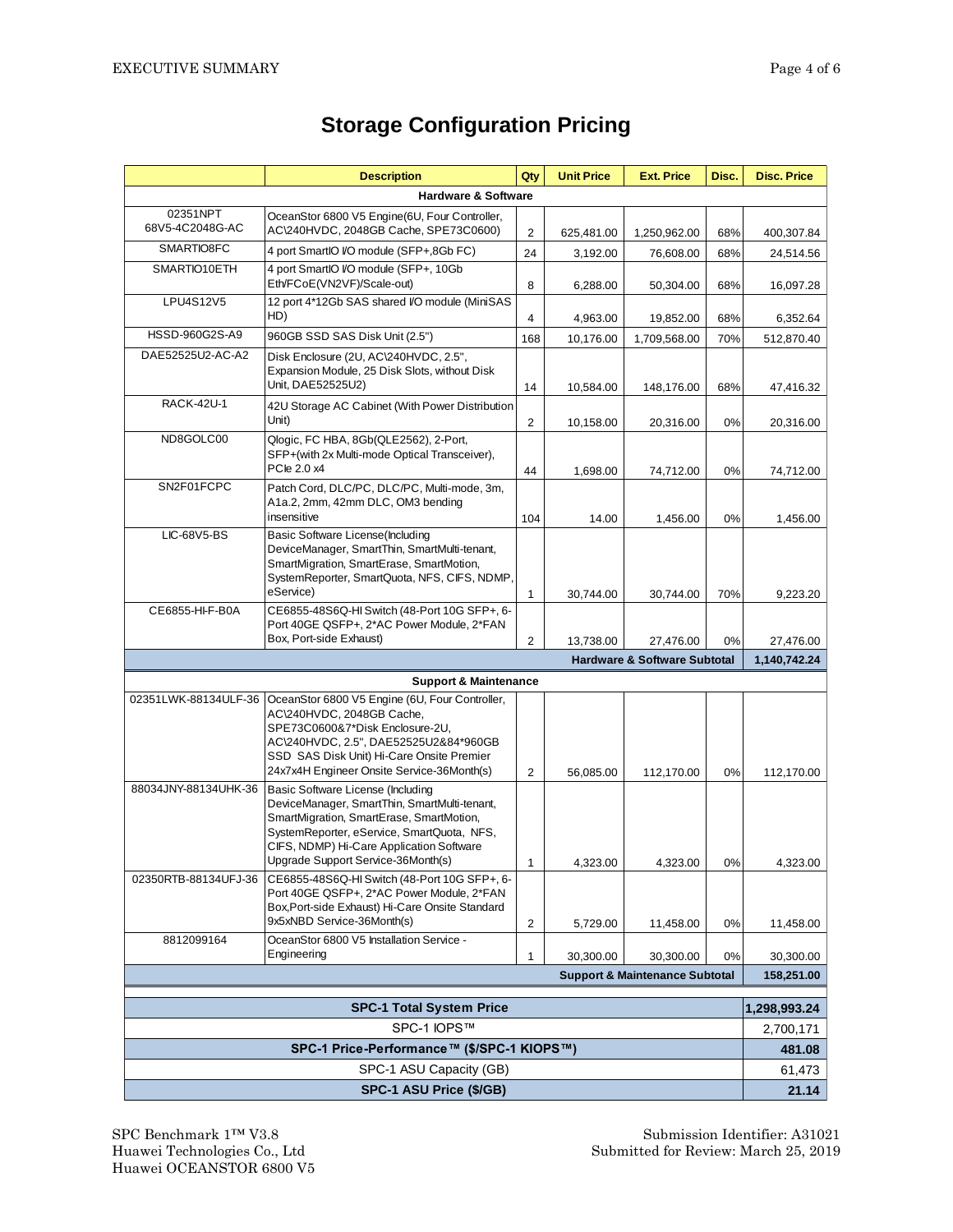**Third-Party Reseller**: Huawei Technologies Co., Ltd. only sells its products to thirdparty resellers who, in turn, sell those products to U.S. customers. The above reflects the pricing quoted by one of those third-party resellers. See Appendix B of the Full Disclosure Report for a copy of the third-party reseller's quotation.

**Discount Details**: The discounts shown are based on the storage capacity purchased and are generally available.

**Warranty**: Hi-Care Premier On-Site Service include: 7x24 Technical Assistance Center Access. Access to all new software updates and Online Support. 24x7 with 4 hour On-site Hardware Replacement.

**Availability Date**: Currently available.